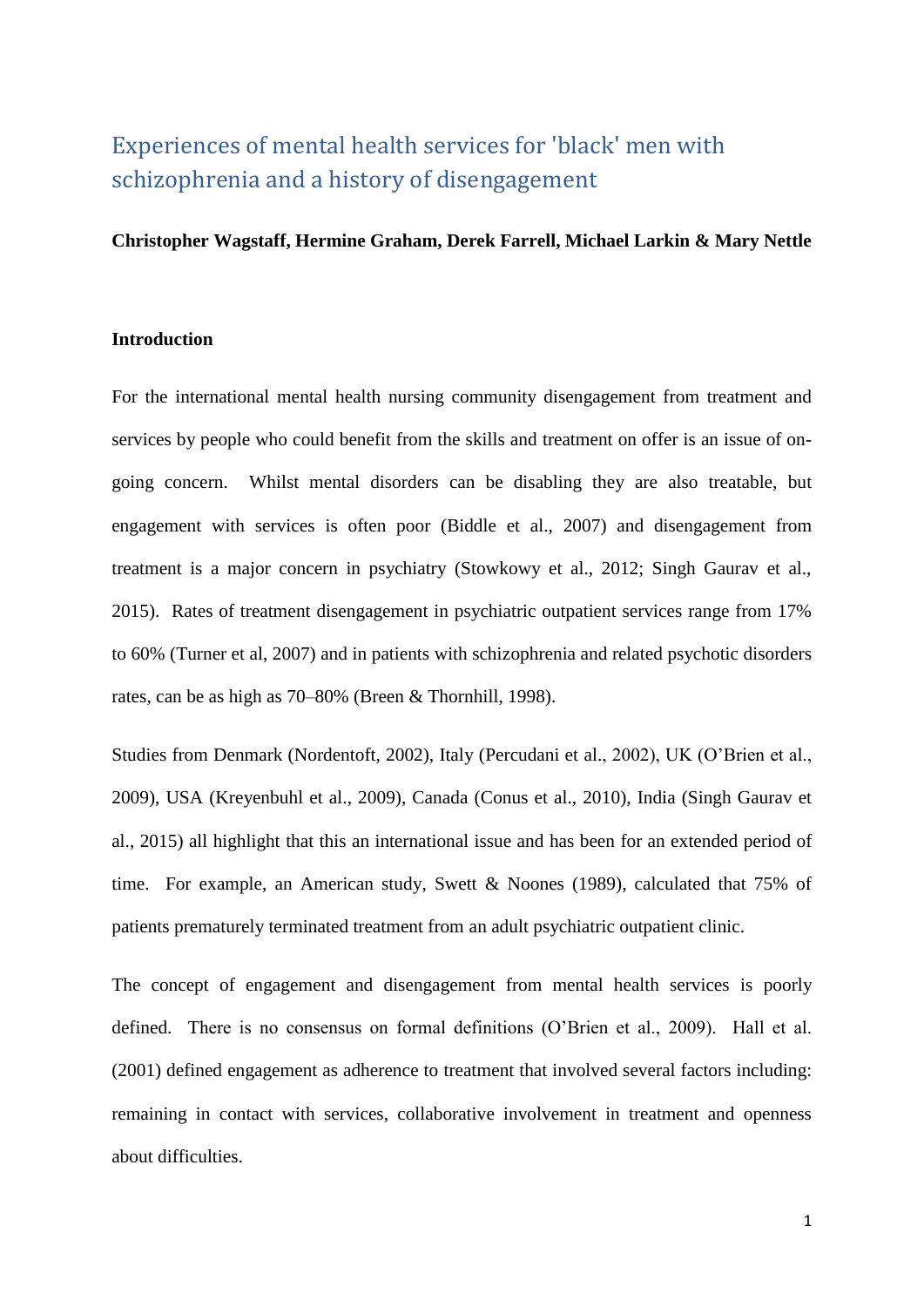The effects of disengagement from mental health services for people with schizophrenia are significant; Kreyenbuhl et al. (2009) highlighted that disengagement from mental health services can have "*devastating consequences*" for people with serious mental health problems. Davies et al. (2014) stated that people with schizophrenia who were disengaged from services had "*more unmet needs, were more unwell and were more socially impaired*" (p. 1360) relative to peers who were engaged with services.

Sainsbury's Centre for Mental Health (SCMH, 1998), Priebe et al. (2005) and Chase et al. (2010) all suggest that further qualitative research needs to be done to gain a better understanding of the phenomenon of disengagement from mental health services. Further research is essential to develop an understanding of the relationship between peoples' beliefs about themselves and why they disengage from services. Any such research would inform the development of interventions to enhance engagement and treatment adherence (Tait et al., 2003). Previous studies have examined models to explain avoidance of mental health services (e.g. Biddle et al., 2007), the fraught relationship between service users and mental health services (Watts and Priebe, 2002 & Keating and Robertson, 2004), the language used when discussing engagement and disengagement (Chase et al., 2010), the perceived support required by this client group (Davies et al., 2014) and the experience of engagement with Assertive Outreach Teams (AOT) (Priebe et al., 2005).

This study examined the experiences of men with a diagnosis of schizophrenia, who described their ethnic identity as 'black' and had a history of disengagement from mental health services. The participants' relationship with mental health services, and the impact that had upon the participants was analysed.

## **Research question:**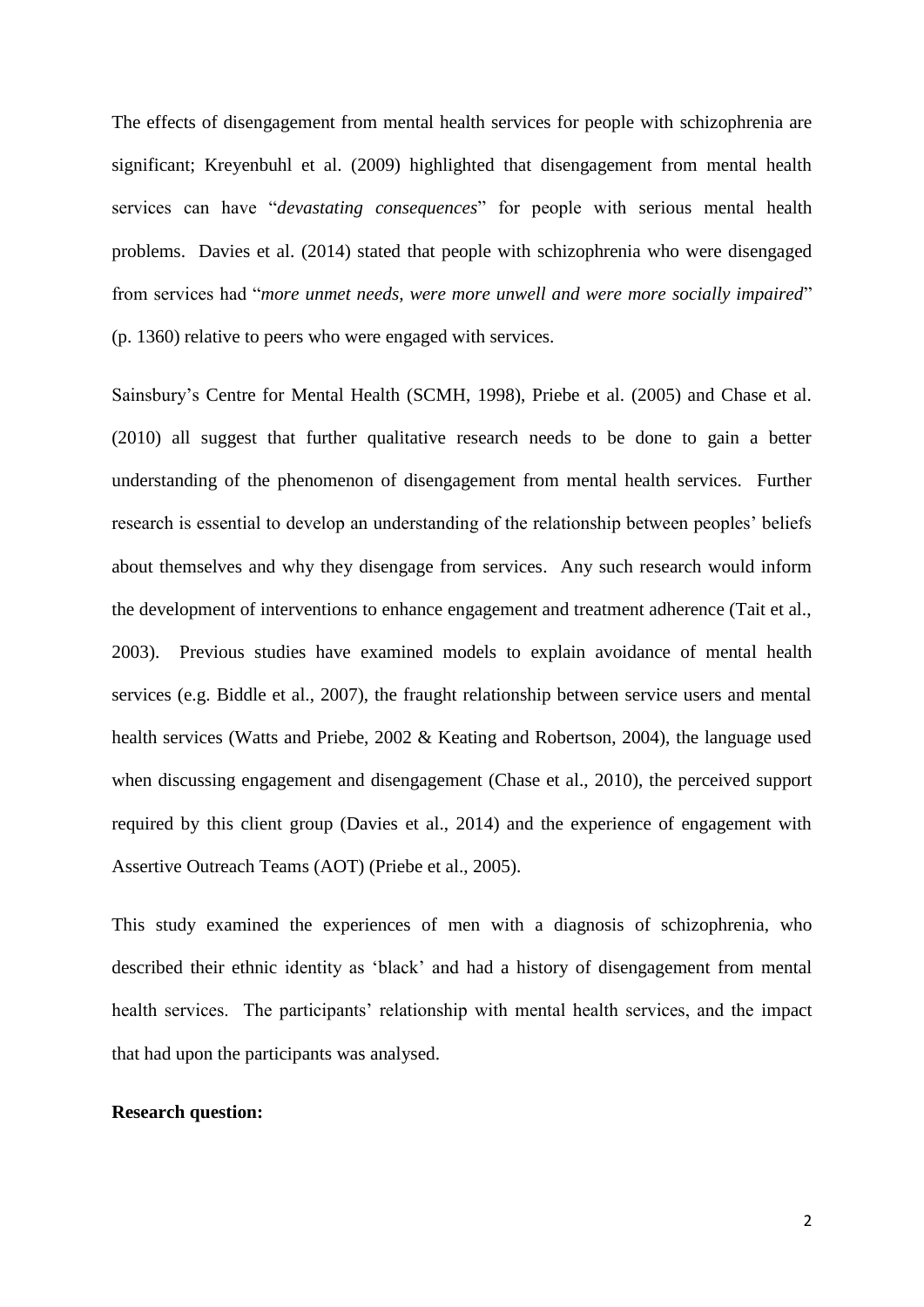What are the experiences of mental health services for men with a diagnosis of schizophrenia who describe their ethnic identity as 'black' and have a history of disengagement from mental health services?

## **Method**

## **Recruitment and data collection**

The study was reviewed and approved by local research ethics committee and the researcher's institution's ethics committee. The study used in-depth, semi-structured interviews to explore and analyse the experiences of the participants.

The inclusion criteria for the study were having a diagnosis of schizophrenia, a history of disengagement from mental health services, being male and an additional inclusion that was later added as outlined below was that participants described their ethnic identity as 'black'. All the participants were interviewed at home. Through purposive sampling participants were recruited from the AOTs in the West Midlands, UK. AOTs are designed to offer a service to people with severe mental health problems who through choice, circumstance or illness find it difficult to engage with mental health services (Morris & Smith, 2009), At the start of the study there were 8 AOTs in the city and an approximate total of 600 people on the caseloads of the AOTs at any one time. Participants were specifically recruited from AOTs because service users on such teams have an established history of disengagement from mental health services. Potential participants needed to have a history of disengagement from services, and were not necessarily disengaged at the time of the interview. At the start of the recruitment process the criteria for inclusion in the study was anyone under the care of an AOT, who by definition would be diagnosed with schizophrenia and have a history of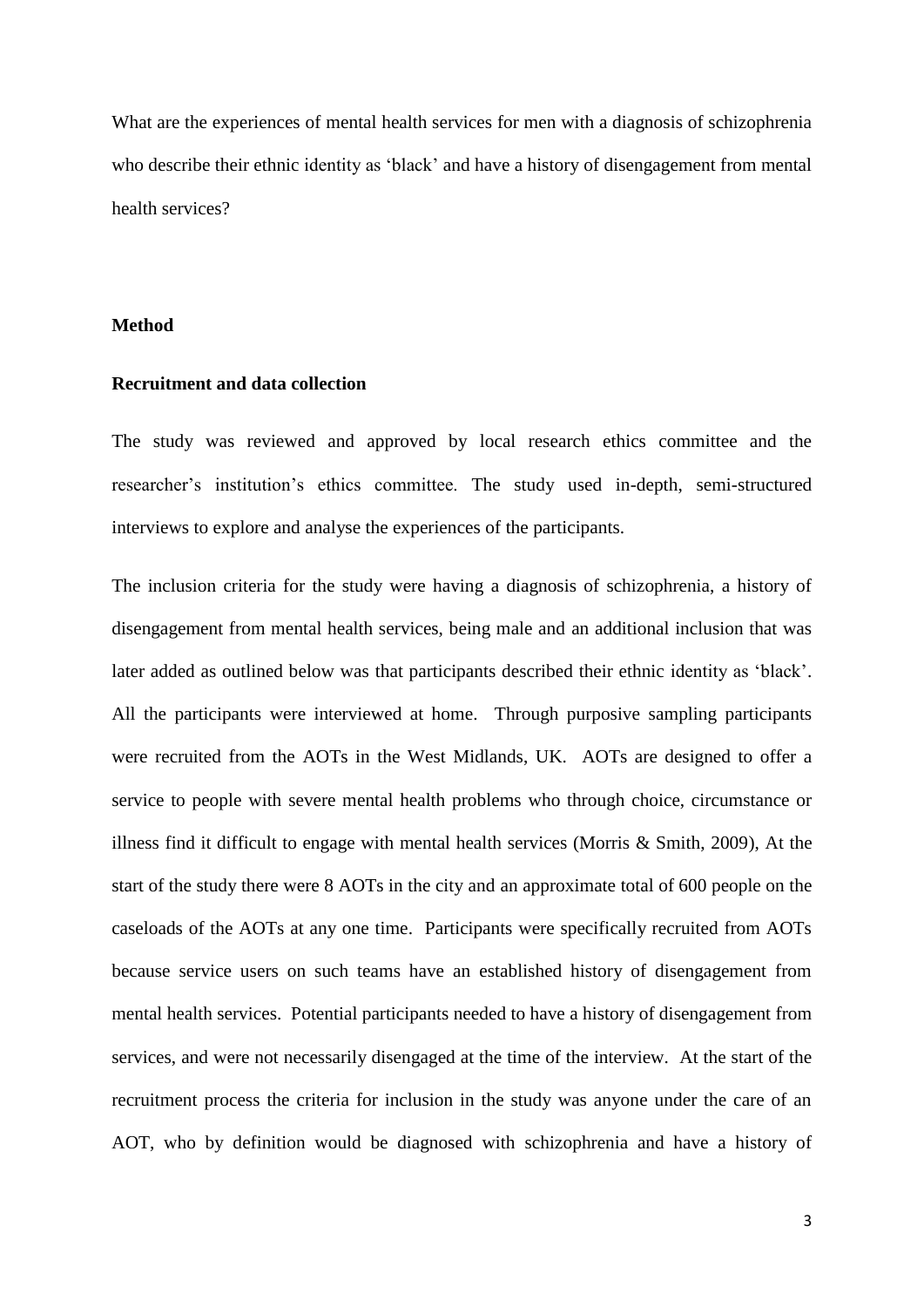disengagement from mental health services. However after the first four participants recruited were all men who described their ethnic identity as 'black' an iterative decision was taken to subsequently only recruit participants with a similar ethnic identity, to create a homogenous data set.The participants were compensated for their time with a gift voucher. The agreement was that the participants were given the voucher after the first research interview but most of the participants asked if they could be 'paid' again after the clarifying interview.

Potential participants were initially approached by the researcher, accompanied by a clinician whom they knew and trusted. After the initial introduction the researcher subsequently met with the participants up to three times before the research interview took place.

A total of fourteen people were approached to take part in the research. One person agreed to be interviewed and then withdrew their consent and another man agreed to be interviewed but was felt to be too unwell by the researcher and was not interviewed. One participant declined to be interviewed but then approached the researcher, a few days later, asking to participate. Finally, seven people were interviewed and data from all seven people have been used to inform the research findings. One research interview had to be repeated as the researcher believed, after reading the transcript, that the participant was too acutely mentally unwell in the initial interview for his views to be considered reliable research evidence.

There were two rounds of interviews, with a main interview with the seven service users followed by a second 'clarifying' interview with six of the service users. For further detail see [Insert author ref] (2014). All the interviews with the participants were audio recorded and professionally transcribed verbatim.

### *Data analysis*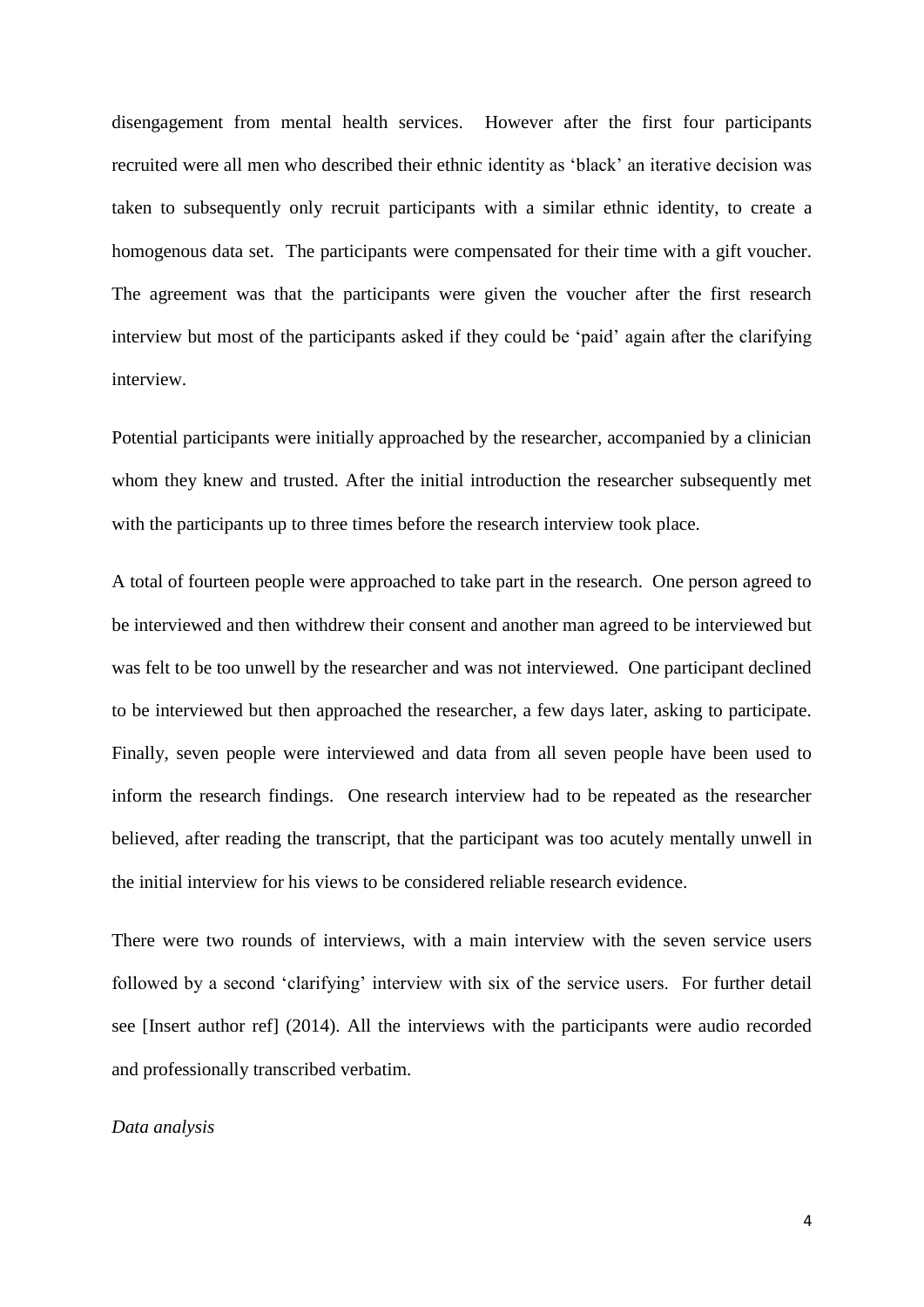The researcher listened to the audio recordings both before and after the transcription and changed the transcripts to highlight participant's emphasis and humour. The researcher used Interpretative Phenomenological Analysis (IPA) (based on the work of Smith et al, 2009) to analyse the interview data. IPA has been specifically developed to allow for rigorous exploration of idiographic subjective experiences and social cognitions, whilst acknowledging the interpretative involvement of the researcher (Smith et al, 2009). After listening to the recordings and double checking the transcripts for accuracy the transcripts were coded. The codes were developed into clusters. Clusters were subsequently reorganised into themes. Through the researcher's interpretation (informed by discussion with service user reviewers, discussion with project supervisors and an on-going reflective diary) an idiosyncratic portrait was developed for each participant. From which superordinate (and subordinate themes) were developed across the participants.

## **Findings**

Below is a table highlighting the characteristics of the participants:

## **Table 1: Participants' Characteristics**

Each participant chose their own research pseudonyms. The participants all lived in the inner city; were long-term unemployed, with limited prospects of employment; limited social networks; frequently moved home and felt limited connection to social structures. The five older participants had left school with no qualifications, one younger participant had a qualification in sound engineering and the other had started university before dropping out.

The four main themes that emerged from the interviews with the participants and were identified in the analysis were: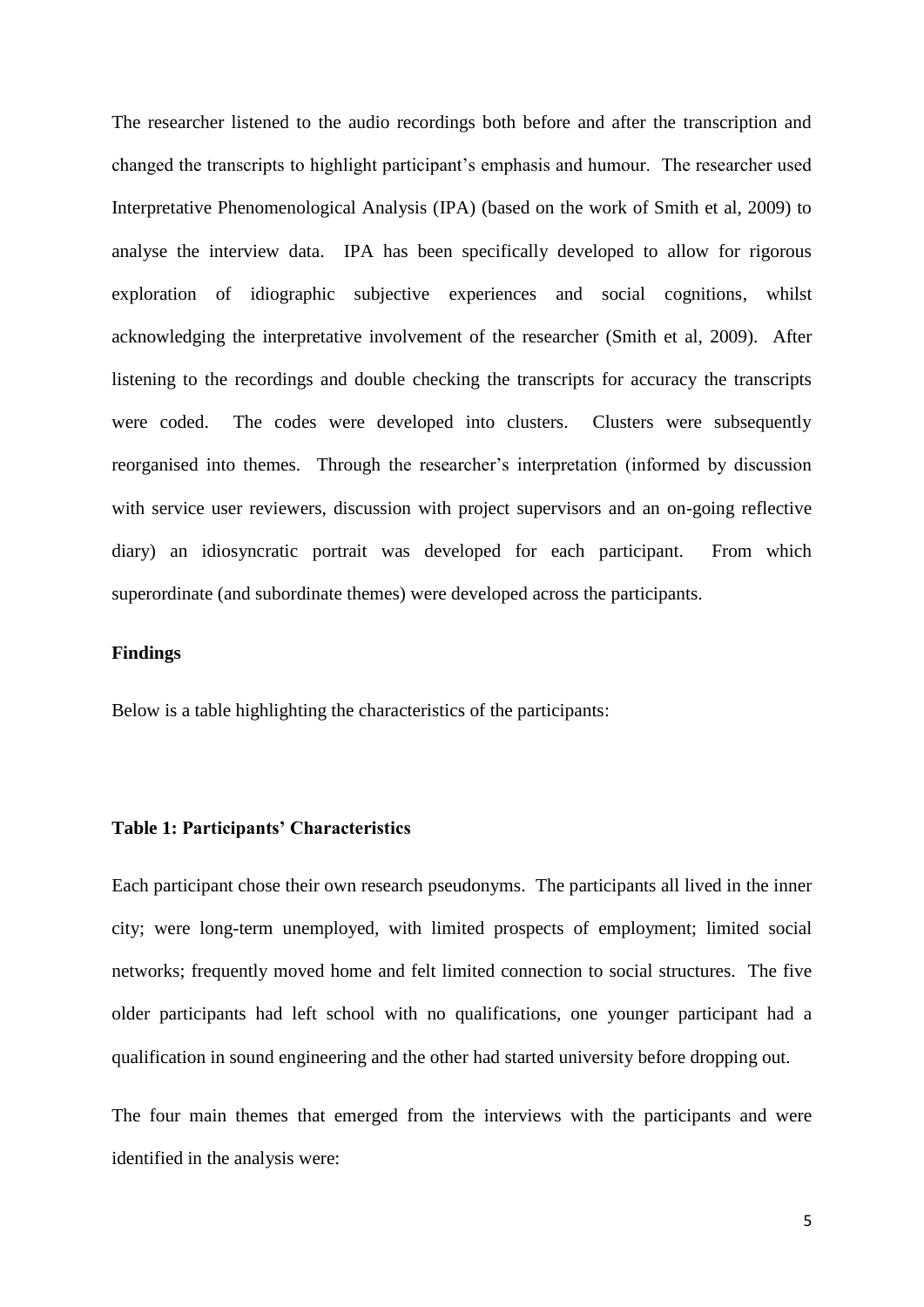Theme 1: "*People just keep hounding me*" Theme 2: Antipathy to Medication Theme 3: Choice and the value of services Theme 4: Stigmatisation and identity and these will be summarised in turn.

# **1 "***People just keep hounding me***"**

As the study investigated the experiences of the participants they were not directly asked why they had disengaged from mental health services nor was it sought in this study. Nevertheless, it is perhaps inevitable that when talking about their experiences of involvement and their relationship with mental health services, the participants would talk about why people disengage from mental health services, consciously or otherwise. Without prompting (and also without directly using the word), the participants described an experience of persecution over many years that clearly had great resonance for them, for example: Josh,

"... *I done my time and they still trying to control my outlook in life*";

Bubbles, "*I don't know, people just keep hounding me, hounding me*";

or Clue, "*I can't have any peace in my life with those people around*".

Some of the participants (Black Zee and Bubbles, for example) forcibly felt that mental health services could best help them by leaving them alone. For example, Bubbles and Black Zee say respectively,

"*I just leave them alone, leave people to sort their own minds out"* and

*" ... tell people to just leave me alone, leave me alone to live my life*".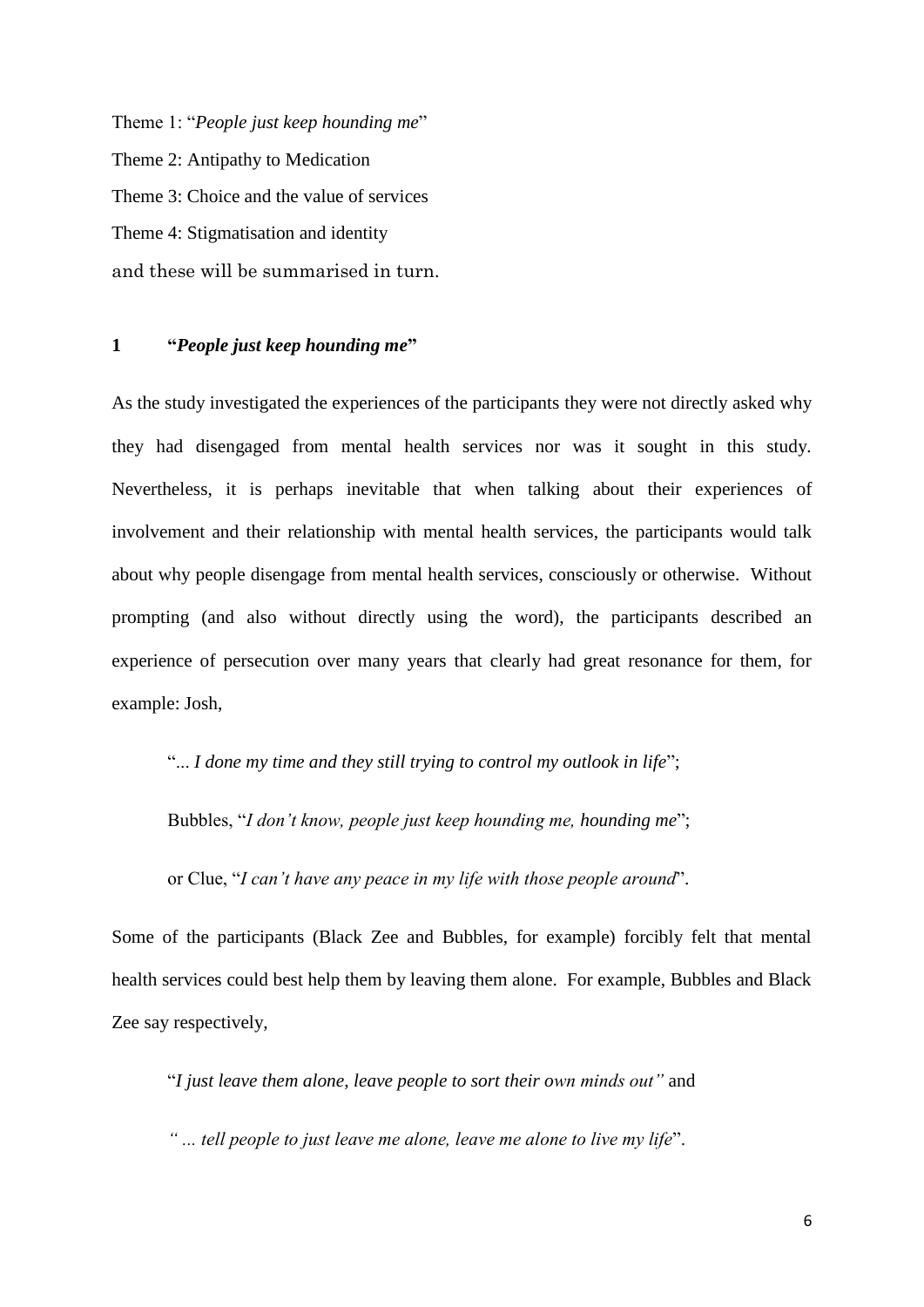However, the older participants appeared to express a sense of no longer seeing a point to actively disagreeing and disengaging with mental health services. These participants were able to appreciate the practical qualities that mental health services brought, housing for example, whilst still resenting the involvement of services. Josh, Rebel and Clue had previously believed that mental health services should leave them alone but over time they had realised both that mental health services were not going to leave them alone and also that they may benefit from the input of services. Clue in the first interview said that he did not want "these people" involved because they did not believe in God, yet in the clarifying interview he put strong emphasis on the fact that services had helped him.

# **2 Antipathy to medication**

Medication is an important component of the treatment that people receive, and for some of the participants it would appear that it is also symbolic of the relationship they perceive they have with mental health services. Indeed, Bubbles characterised the attitude of services as,

# "*Take a tablet and just say nothing*".

Participants had an ambivalent relationship with mental health services, by extension they also had an ambivalent relationship with medication. There are many components of this theme: all that mental health services offer is medication, medication "*messes you up*", the dislike of depot medication, idiosyncratic interpretations of the purpose of medication and the lack of control that the participants felt regarding the prescription and ingestion of medication but also recognising how they benefitted from oral medication. Depot medication is long acting anti-psychotic medication which is given by intramuscular injection (Moncrieff, 2009). Some participants believed that the primary reason why people (including themselves) disengage from mental health services is because of the use of psychotropic medication. For example, Arthur said that,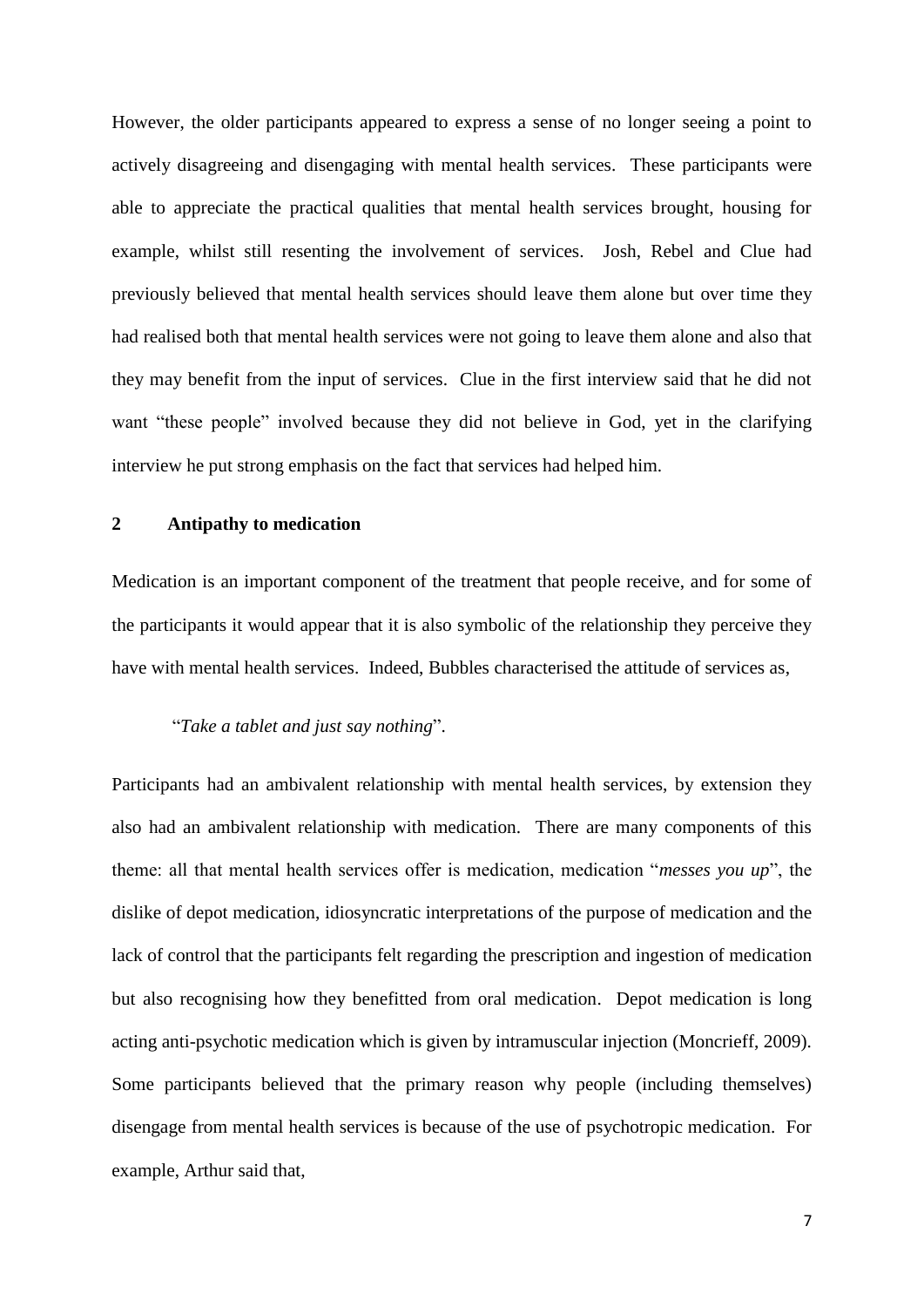"*Well, maybe the pain of taking a needle and those who are on tablets ‒ they are not doing them any good they; refuse to take it*".

One participant expressed surprise that people take psychotropic medication when not legally compelled to do so. "*Poison*", "*allergic*", "*mess up my head*" are all expressions used to describe the experience of being on psychotropic medication and so it is no surprise that there is such animosity towards these medications. Black Zee said,

*"... these drugs – none of it chills out my mind. None of it*".

Arthur further highlighted this lack of perceived benefit when he said that people he knows,

"*are taking it but are still hearing voices. ... and they are not cured anymore. There isn't one man I know that's schizophrenic and that cured*."

There is particular animosity reserved for depot medication and this animosity is not only from the experience of being under the influence of the medication but also the physical process by which the injections are administered:

Josh: "*Sticking the needle and dropping my trousers and looking at my arsehole and all that*"

The participants appeared to have developed idiosyncratic understandings of why they were prescribed medication or alternatively they appeared not to understand why they were prescribed psychotropic medication. For example, Josh said that he was prescribed a depot to,

"*counteract the injection they gave me in prison, so that I can think better and live better in the community, amongst all nation of people and all that. And try to not cause no racist business in the community*".

A further component of both the complex relationship with mental health services and the dislike of psychotropic medication would appear in the sense of lack of control over the medication that they were required to take. There was genuine anger at the lack of control.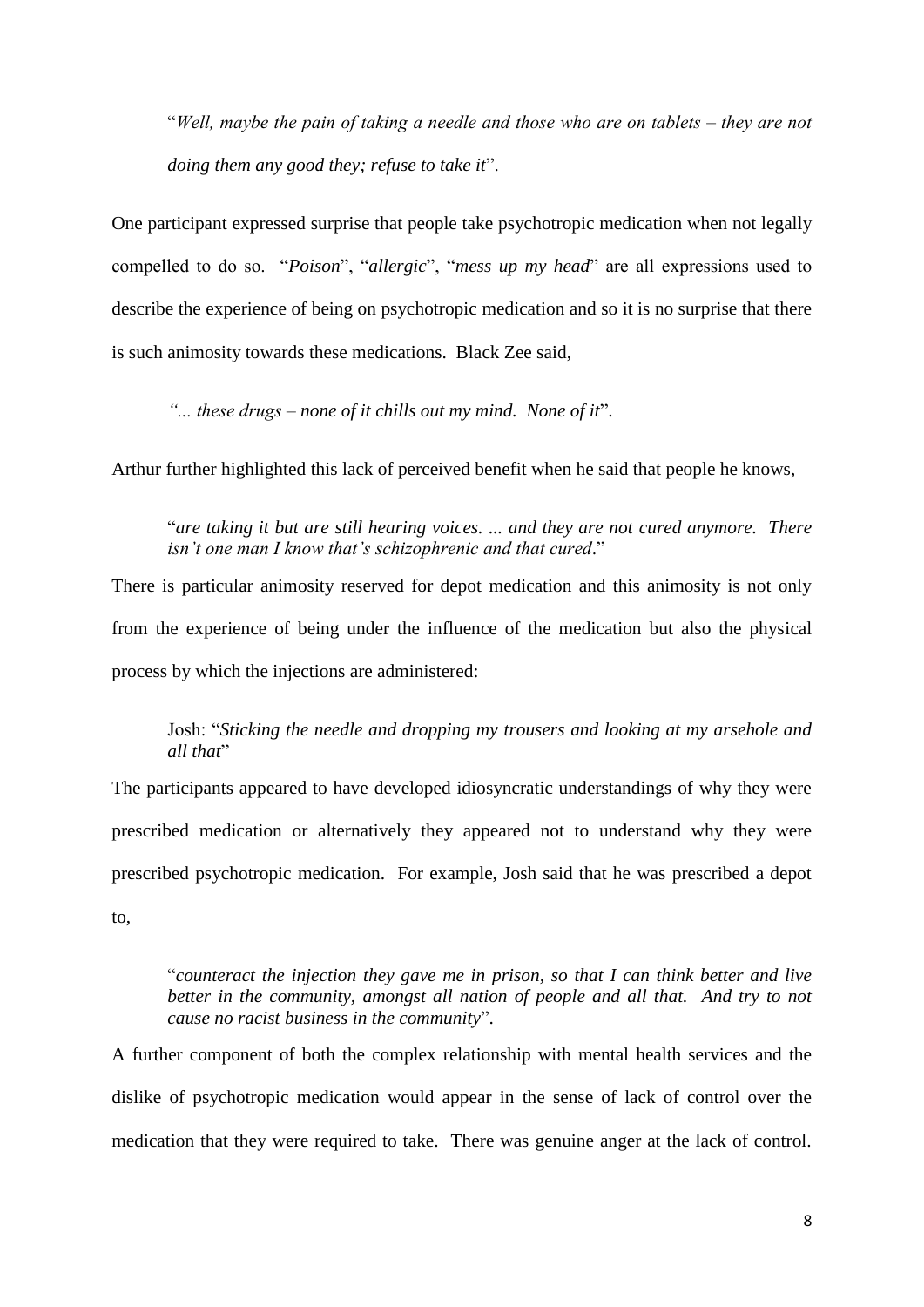Some participants described experiencing coercion, as Josh said when he was asked if he had ever disengaged,

" ... *well it's not my choice you know. I ain't got a choice because I got, if the mental health people come with me or come to give me medication, I take it, you know what I mean? But deep down I really don't want it*".

The two quotes below further show that the participants felt as if they had very little control over whether to take medication:

"*But I want to know why they keep giving me injections from in the jail. ... Now I am a free man they are still treating me like a prisoner*"

Rebel felt he was not listened to when he tried to influence the dose of depot medication he

was receiving. This subsequently impacted on his experience of taking the medication:

"*I used to communicate to them to say that I wouldn't like that, in other words, 'Don't give it me'. But they insist … I just seemed to drift away and just slumber*"

The component parts of this theme are that medication played an important role in the disengagement experience and the participants felt that they had little choice in the process of being treated by mental health services. The participants were genuinely angry at the lack of control over the choice surrounding medication, in particular depot medication. Awareness of this anger is important in understanding both the complex relationship with mental health services and the dislike of psychotropic medication.

# **3 Choice and the value of services**

Whilst through their actions and their words, the participants actively questioned the need for mental health services in their lives. Indeed, Bubbles indicated that he believed that mental health services gave him symptoms of psychosis. However, an emergent theme was that the participants did not perceive themselves as disengaged. The older participants denied that they were disengaged from services; for example, Rebel: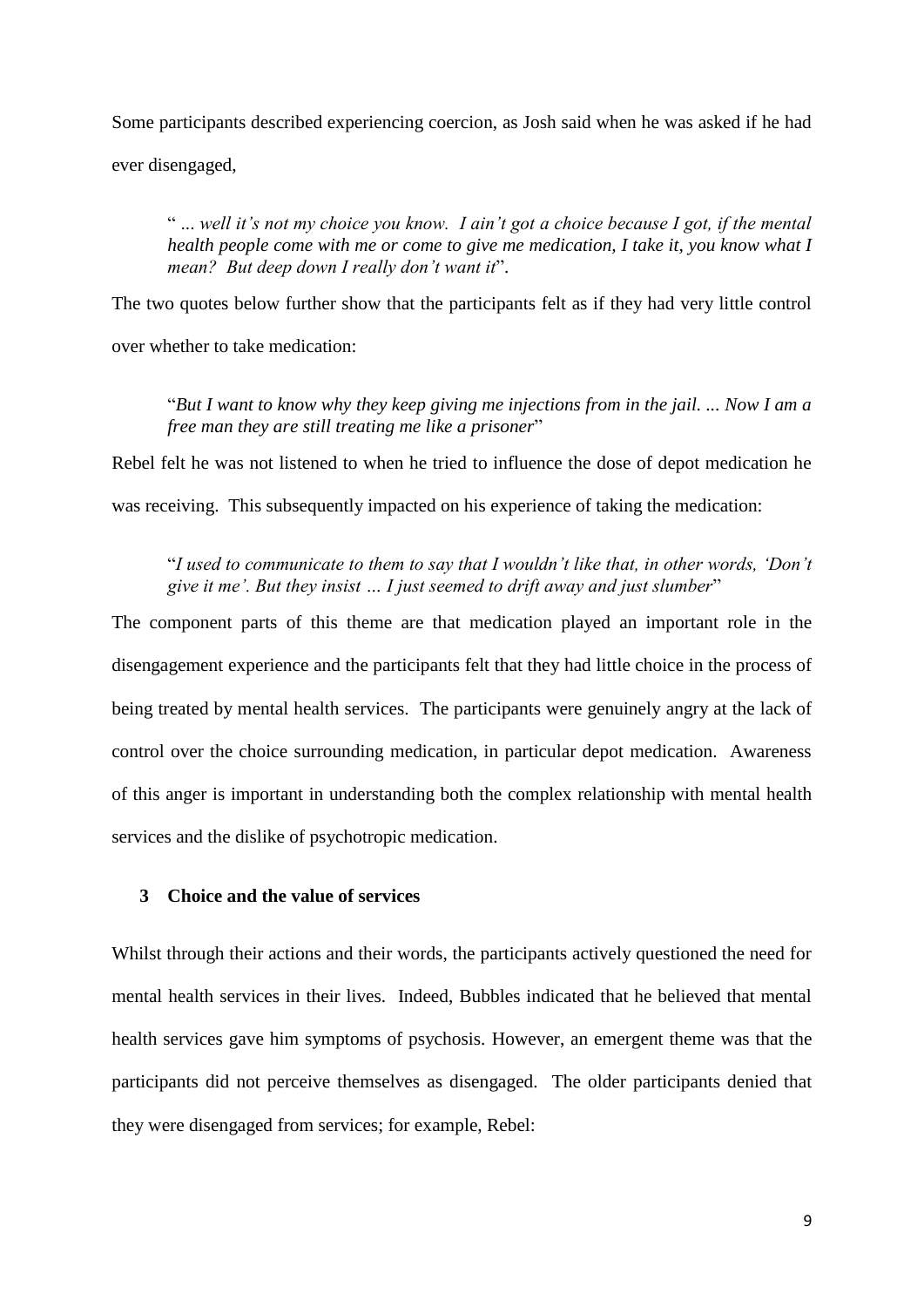"[Interviewer: So do you feel that there was a time when you have disengaged?] *Not really*"

or Arthur:

"[Interviewer: Would you say that you have ever disengaged from the services?] *No*".

Arthur admitted that he was angry with mental health services but denied that he had ever disengaged from services, despite professionals' descriptions of his behaviour. Bubbles did not believe that he had ever deliberately disengaged from mental health services. He said that he would not take depot medication unless he was forced to and that people who were "ill" should not be given "tablets" {Bubbles}. To explain this perception that he had disengaged, Bubbles attributed it to being "busy" or a misunderstanding. According to Rebel,

"*They left me here and so I was receiving letters in the post saying, we need to assess you and that was, I had no idea what was going on*."

The younger participants were more forthright, Black Zee said,

"*I really want to disengage from this service, you know that, that's the thing. I really do*"

and T admitted that if he were not on a community treatment order that he would have nothing to do with mental health services.

Disengagement is a term that is generated by professionals to describe the behaviour of some service users. The participants did not think of themselves as disengaged. The participants may have felt persecuted and hounded by services (see quotes above) but they were able to pick and choose those aspects of the service they felt that they needed. Housing is one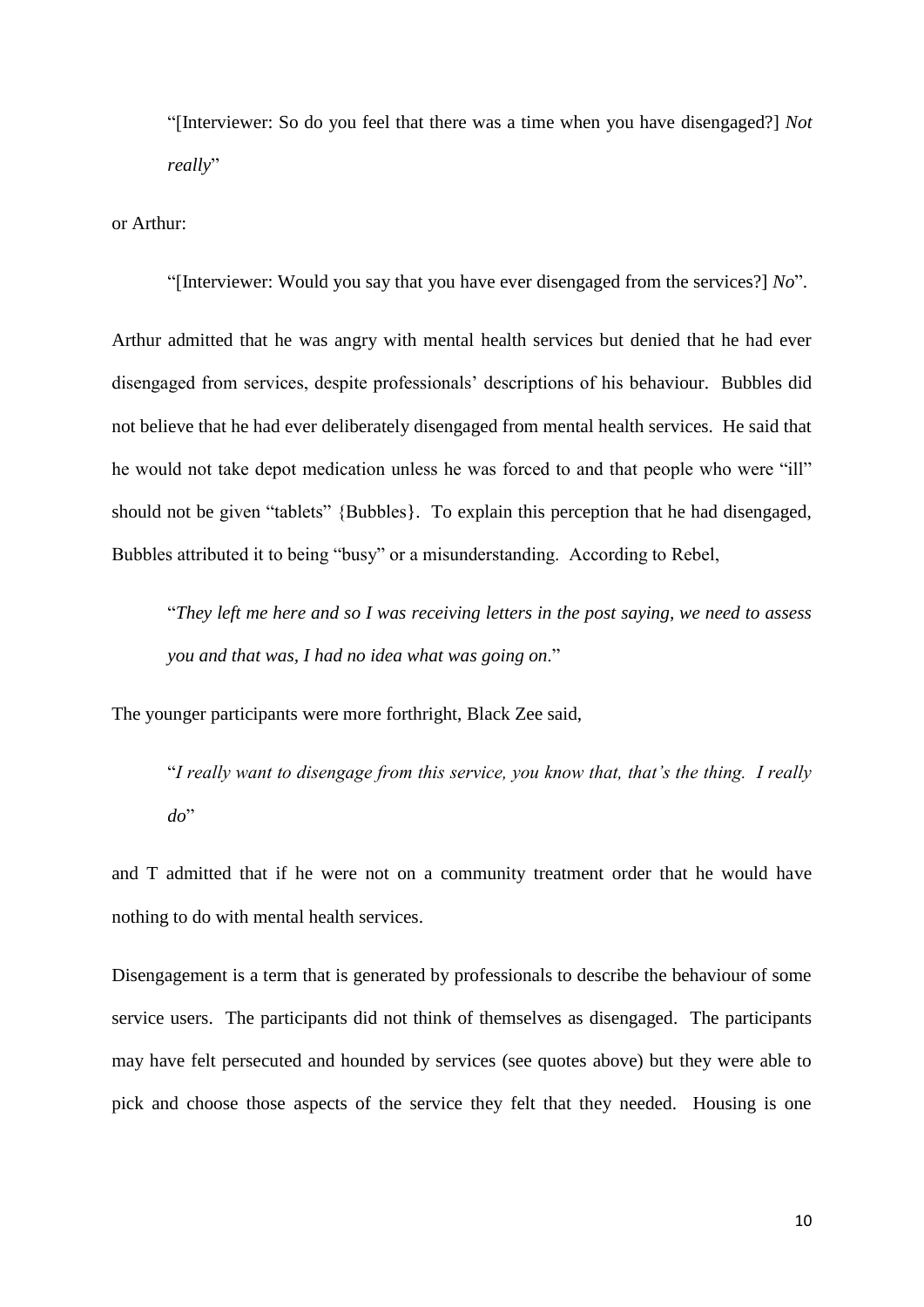example but also oral medication. Clue said that he was happy to listen to guidance from mental health services but he added the proviso that he does not always have to accept it,

## "*I carry on with them rather than listen to them*".

This finding is also illustrated by the participants' willingness to engage in the study; services described these participants as disengaged yet they wanted to speak to a mental health professional about their experiences.

### **4. Stigmatisation and identity**

The experiences of the participants suggest that mental illness, stigma and disengagement are experienced simultaneously in a social context. One of the reasons why the participants had a complex relationship with mental health services was because they recognised that involvement with mental health services carried social stigma, which negatively impacted upon them. The participants described the stigma of mental illness and the stigma of involvement in mental health services as contributing to their isolation in society. Not only did the participants feel that their association with mental health services had a detrimental effect on their identity but their negative identity appeared to affect the participants' relationship with wider society, their position in the local community, their relationship with their families and the judiciary.

The Bubbles quote,

"*I'm not the only one, I mean, people they got nowhere else to go, nothing to do, the sad people, funny people, and they go round other people's houses and they just come unstuck*"

is important to the study and the imagery struck by Bubbles' quote is stark. Not only is he describing a group of people who are disengaging from mental health services because the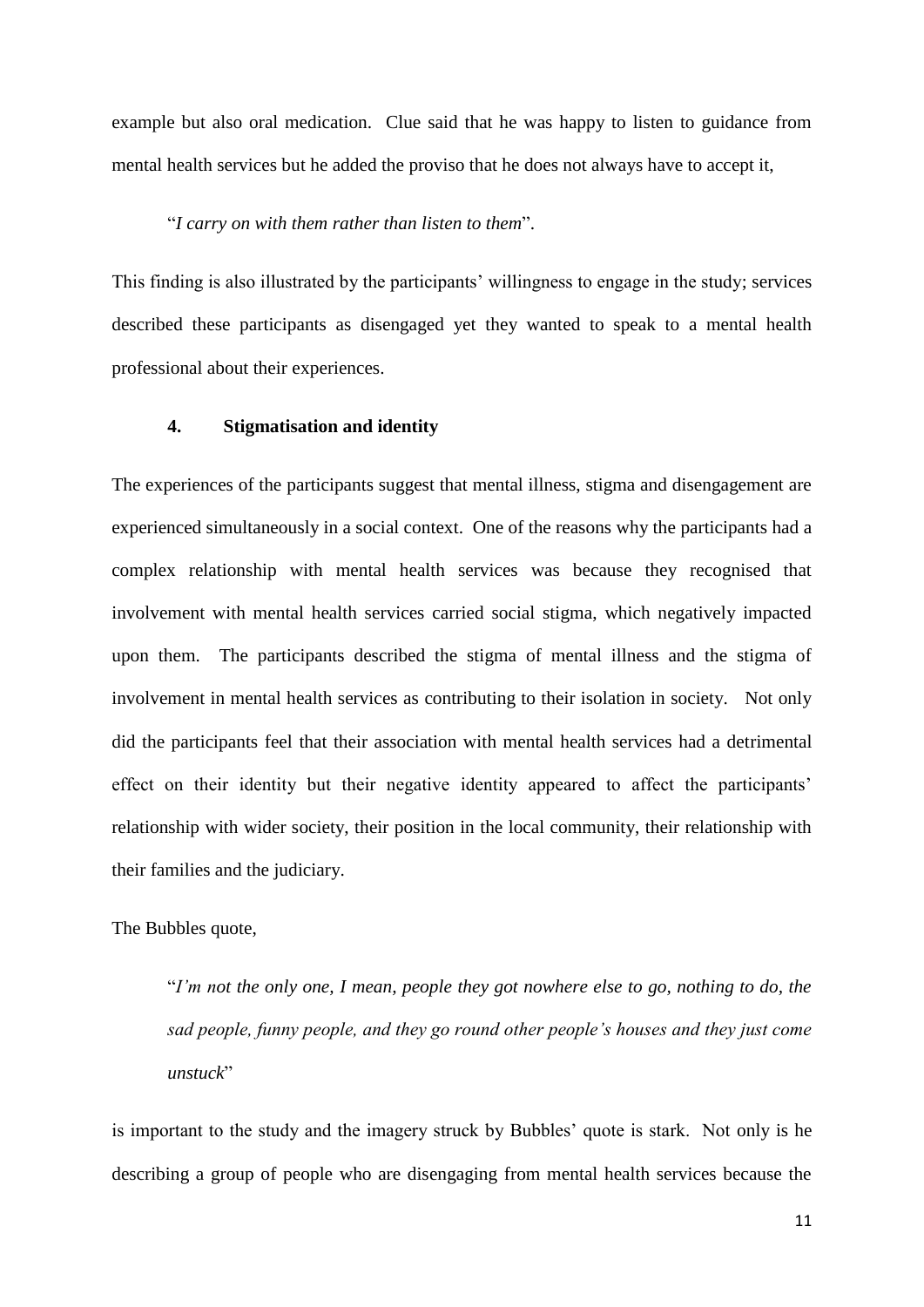services do not meet their needs, "*people they got nowhere else to go, nothing to do*" is an expression of unmet needs but he is also describing his peers' experience of mental illness, "*the sad people, funny people*". The phrase becomes an expression for a collection of people experiencing complex social problems accompanied by on-going mental distress, and "*They go round other people's houses and they just come unstuck*" reflects Bubbles' metaphorical understanding of the perceived untreatability of that mental distress. Whilst professionals would never use the language because it is too imprecise and too judgemental, the images that the quote presents highlights the experience of mental distress and the perceived inadequate response by mental health services to constructively help people.

## **Discussion**

The participants were male service users with a primary diagnosis of schizophrenia, who described their ethnic identity as 'black', were substances users and also had a history of disengagement. Intuitively, literature would suggest that service users with these characteristics would be difficult to engage both clinically and in research (SCMH, 1998; Kreyenbuhl et al., 2009; O'Brien et al., 2009; Rooney et al., 2012). However, the participants wanted to engage in the study and they were willing to talk about their experiences, perhaps illustrating the participants' ambivalent relationship with services. The factors that influenced this apparent contrasting style of engagement are of interest.

A factor that may have influenced recruitment and participation was that the participants wanted to talk. One of the emergent subordinate themes was that the participants felt that mental health services had consistently not listened to them. Potentially, the study offered a counterpoint to that, as the researcher wanted to hear their experiences. Most of the participants appeared to enjoy the experience of being allowed to talk about the issues that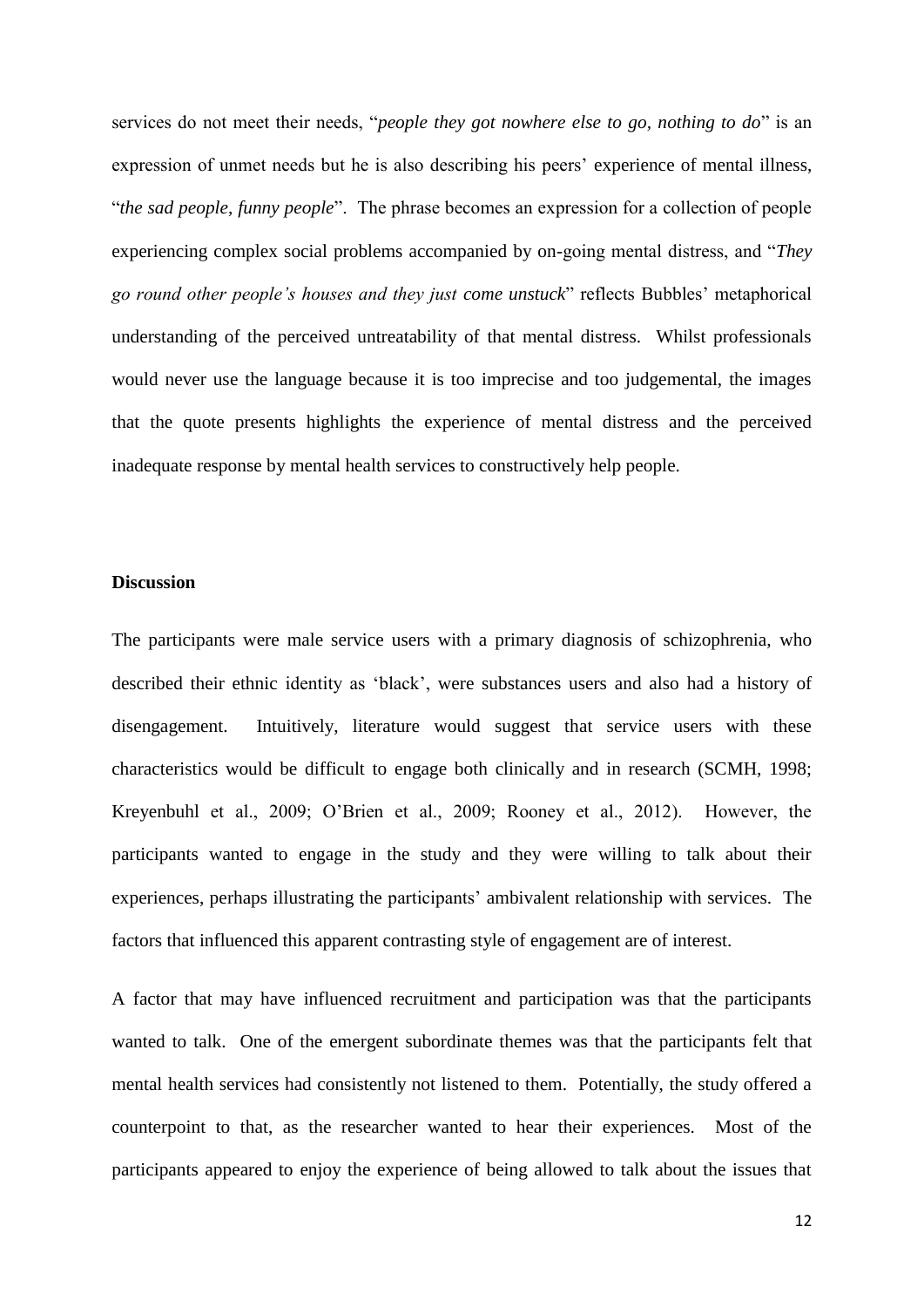were pertinent to them. For example, a participant, who dated his 30-year history of mental illness back to the death of his mother, claimed that he had never talked to a mental health professional about his loss and grief. Another potential reason why the participants were willing to engage in the research was that the participants believed that mental health services were predominately concerned with medication. That there was no agenda of trying to persuade them to take medication may have potentially meant that the participants were more willing to talk. A factor that may have influenced engagement with the participants was that the interviewer could have potentially been seen as someone 'outside' of mental health, subsequently the participants may have felt more able to talk because they knew what they said would be confidential.

That the participants were recruited suggests that if approached and involved in an appropriate way, engagement may cease to be an issue. A point that could be argued, though hard to prove, is that it is not the men who disengage from the system; rather the system had not been able to engage them. The men wanted to discuss their mental health issues but had not found an appropriate person to talk to. None of the men had a partner, they had fractured relationships with their families, most of the participants felt estranged from their community and society, and they felt hounded by mental health services that did not listen to them.

A component of the complex relationship that the participants had with mental health services was that they felt as if they had very little control over the care they received. That mental health services are sometimes being experienced as coercive, has been documented. The participants, African-Caribbean patients with psychosis in the UK, in Chakraborty et al. (2011) also perceived themselves as powerless, however, over time this powerlessness and resignation had a paradoxical effect; the person no longer sees a purpose in actively rejecting the mental health system and therefore reluctantly agrees to the demands of the mental health services. Consequently, the person develops greater adherence to treatment regimes leading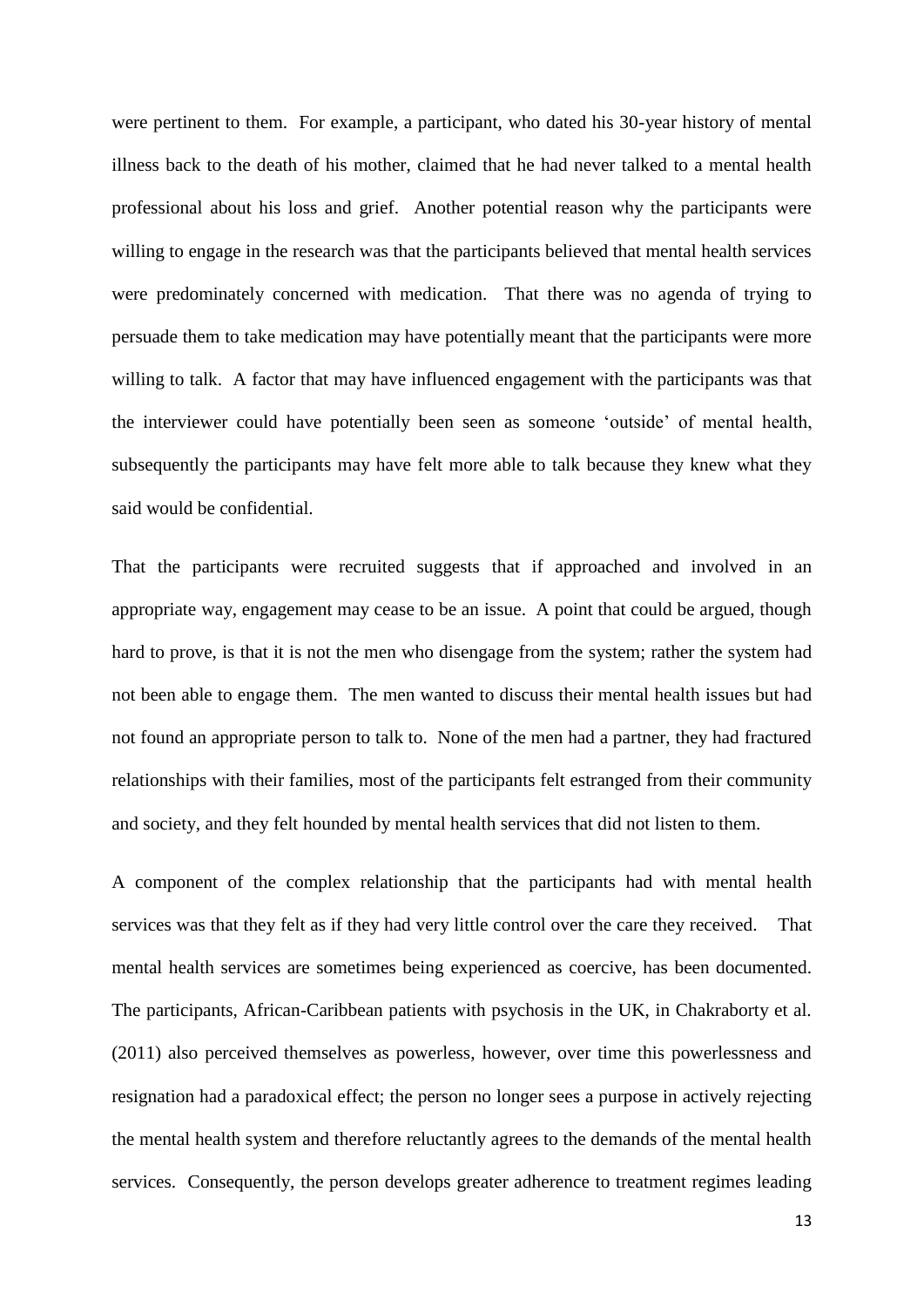to better quantitative outcomes. An American study by Stanhope (2009) investigated how the relationship between service users and clinicians and coercion impacted on the quality of service contact for homeless people with severe mental illness with assertive community teams. The study suggested that for the service users, both a strong relationship with clinicians and the feeling of not being coerced were important in having a positive experience of services. Lawlor et al (2010) report that 13.2% of admissions to in-patient units for white British women were compulsory compared to 42.3% for black British women. Burns et al. (2011) investigated the rates of non-statutory pressures, or leverage, exerted on distinct clinical mental health populations in the UK. UK service users were statistically more likely to experience leverage than their US counterparts, according to Burns et al. (2011). Furthermore, that study also reported that housing was the most common form of leverage used, which is significant in relation to this study as participants identified that the organisation of accommodation was an important role that AOTs performed for their service users. Yeeles et al. (2011) reported that in their sample group, 35% of AOT patients had experienced staff using 'leverage' as a means for staff to achieve their objectives (see also Williamson, 2002; Keating & Robertson, 2004; Claassen & Priebe, 2006; Chakraborty et al., 2011 and Morrison et al., 2012). Dutch service user advocate Jolijn Santegoeds has recounted the traumatization of the coercion within mental health services (Santegoeds, 2016).

A finding of the study was that the participants were clear in their dislike of depot medication. Indeed, depot medication was described as symbolic of the "*violence*" (Clue) of mental health services towards them. Variously, the participants reported that all mental health services offer is medication and that medication "freaks you out". However, as with other issues related to their care, the participants either did not understand the purpose of medication or appreciate its role from the professional's perspective. Also, the participants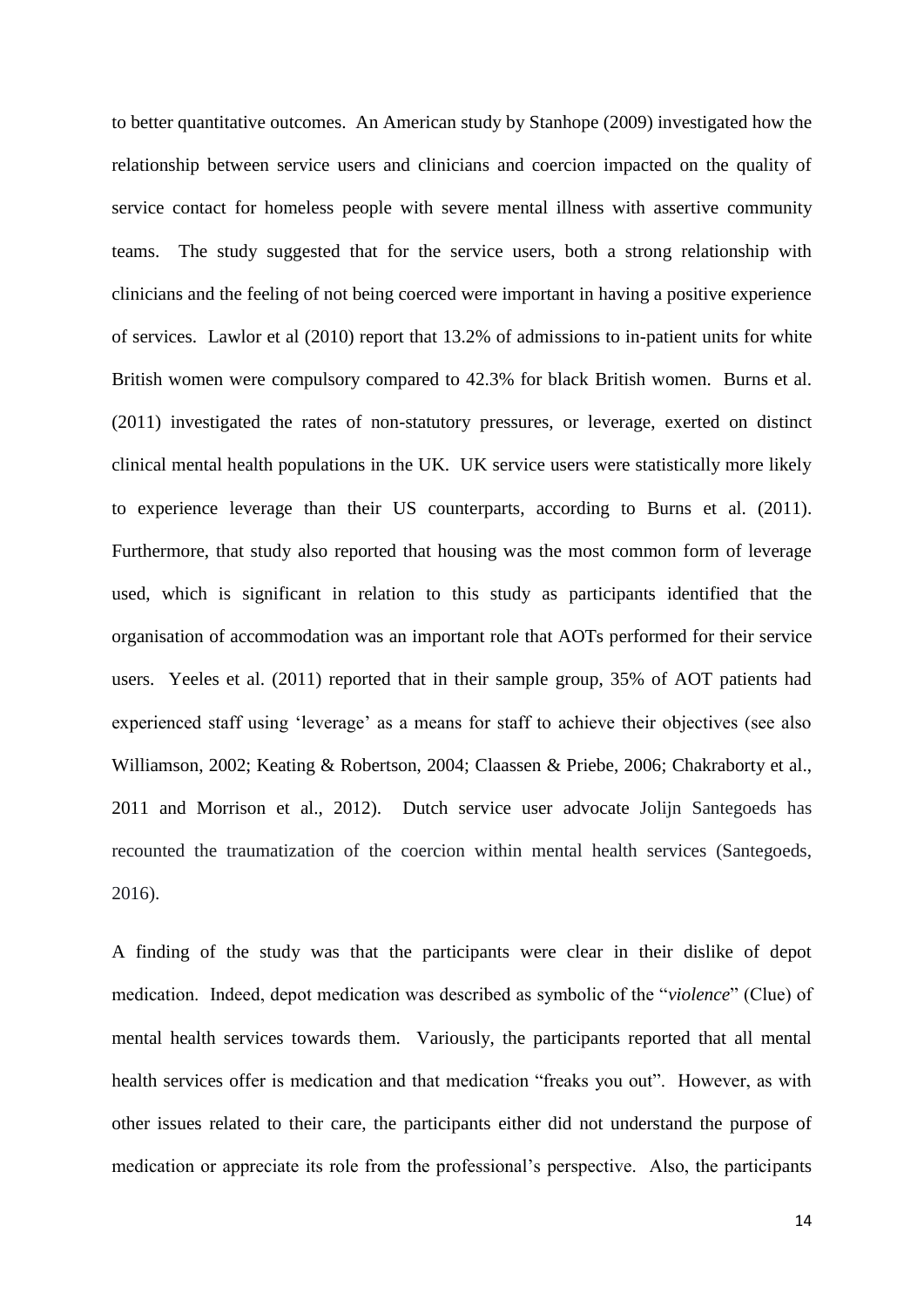experienced a lack of control regarding the prescription and ingestion of medication. Yet, simultaneously some participants viewed prescribed medication as a strategy that reinforced their resilience and develop a more positive identity.

For the participations, psychotropic was a significant part of their experience of, and disengagement from, mental health services. The difficult relationship that exists between people with schizophrenia, regardless of ethnicity, and medication is well documented in the literature; and would indicate that that the over emphasis on medication by mental health services is a significant component in disengagement from services for many people. As with this study Davies et al. (2014) found that participants appeared to resent the emphasis mental health services put on medication in their treatment. Similarly (Moncrieff, 2009) suggested that much contemporary psychiatric practice is based around medication. Whittaker (2010) has questioned whether there is a link between the tripling of people who have been disabled by mental illness in America whilst at the same time as there has been a greater use and dependence on psychotropic medication. The issue of race and depot medication has been heighted previously, with Aggarwal and colleagues (2012) highlighting that US service users with schizophrenia from ethnic minority backgrounds were more likely to receive depot medication. Pierre (2000), Bowl (2007) and Chadwick et al. (2009) all report that people of African-Caribbean descent are more likely to be overmedicated relative to other ethnic groups and also not be given enough information about the medications prescribed to them. Indeed, a literature search originating in Belgium concluded that the issue of disparities in pharmalogical treatment for service users from ethnic minorities relative to white peers is a global issue (Lepiece et al, 2014).

As in this study, the participants in Smith et al (2013) disengaged from mental health services because they did not believe that the services met their needs. Whilst the participants in this study found that their diagnosis and involvement with services was stigmatising only a few

15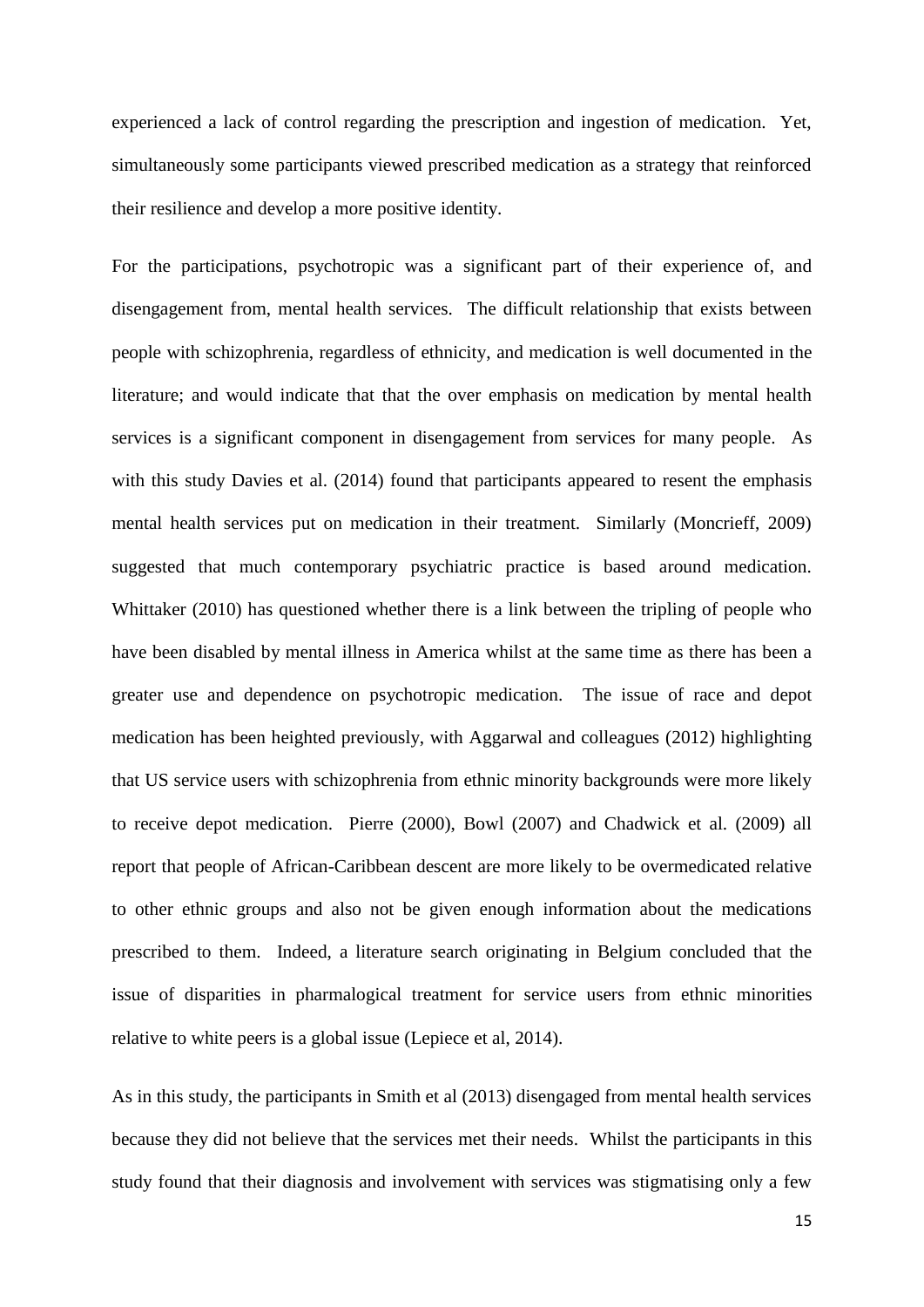participants in Smith et al (2013) gave this as a reason for disengagement. Previous literature has suggested that people with schizophrenia are aware of the public stigma that surrounds mental illness (Knight et al., 2003). The stigma associated with mental illness is a global public health problem for mental health nurses (Griffiths et al., 2014). Griffiths et al (2006) examined stigma in both Japan and Australia, demonstrating that there were stigmatising attitudes in both countries. A study from Brazil by Scazufca et al (2016) found stigma to be lower in the cities as opposed to rural site, highlighting the need for on-going public health education. 32% respondents of a UK mental health survey of ethnic minorities (Rehman & Owen, 2013) reported experiencing discrimination within there own communities as a consequence of their mental illness. There are international examples of different types of campaigns to reduce the stigma of mental health (Finkelstein et al., 2008), the 'Say no to stigma' in Australia for example. Media campaigns and targeted interventions with specific groups have been shown to impact positively on mental health stigma (Wright et al., 2006 and Thornicroft et al., 2008).

The sense of losing personal agency as a result of being involved with mental health services is supported by Priebe et al. (2005). The awareness of public stereotypes and stigma may start to erode the person's identity, self-esteem and their ability to efficiently manage their illness (Fung et al., 2008). The relationship between the erosion of the person's original identity, self-esteem and their ability to efficiently manage their illness then becomes a barrier to the person's on-going recovery (Hasson-Ohayon et al., 2013). As highlighted in the findings, some participants attributed illness, misfortune and negative social dynamics to themselves, perpetuating a pattern of negative self-identity (Fung et al., 2008). Whilst these negative thought patterns could be interpreted as a symptom of schizophrenia, they could also be interpreted as expressions of learned helplessness and social defeat.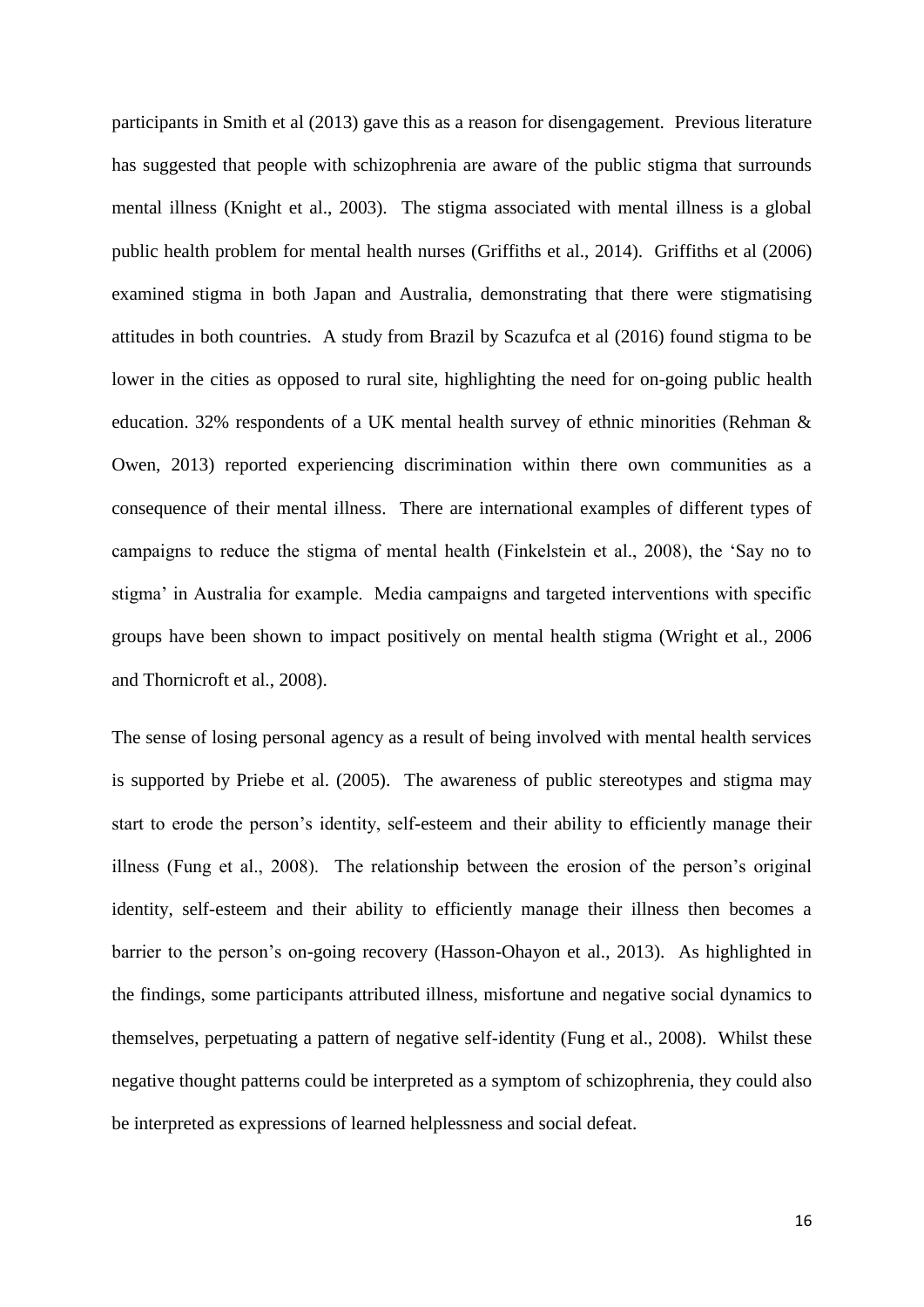Priebe et al. (2005) and Chase et al. (2010) highlighted that understanding a person's need to have both individual agency and identity were crucial in understanding the experience of disengagement and re-engagement. Therefore the participants can be understood as appearing to be determined not to lose their agency and have their identity subsumed into mental health services.

## **Limitations of Study**

This study has limitations. The sample size was small. It is possible that if a larger cohort had been used then the themes generated would have been different, but that consideration needs to be balanced against the benefits of having seven participants, which allowed for greater focus on the individual experience.

Although the service users gave the impression that they were talking in an open, honest and unguarded manner, a persistent question that can be raised against the study is that there was a possibility that if the researcher had been from the same ethnic identity then the responses given by the service users may have been different. However, this could also be true had there been a difference in gender between the researcher and the participants, for example. Ultimately, the trustworthiness and credibility of the research lies in whether at the time of the interview the participants gave the impression that they were discussing the material in an honest and unguarded manner.

## **Conclusion**

This was an IPA study designed to provide a detailed, idiographic understanding of the experiences of a small group of purposively sampled individuals with experience of the mental health care system in England. Although the methods employed did not gather data